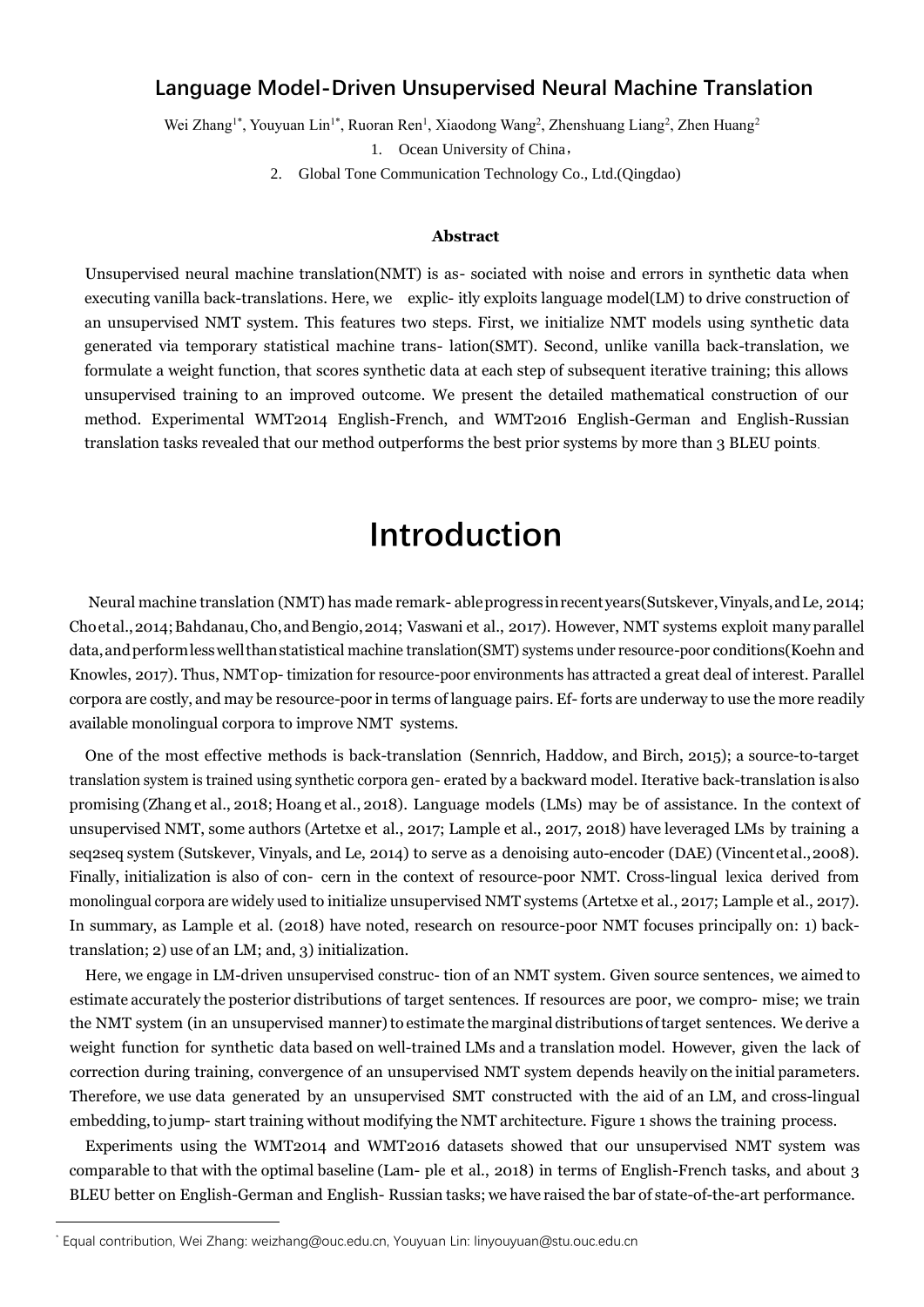Our contributions are:

- 1. We show how an LM can drive construction of an unsupervised NMT system. Then, we use a weight function to correct training without changing the NMT architecture; this is simple but effective.
- 2. We explore how the initial synthetic data influence convergence during training, and we then use an SMT method to boost the quality of initial synthetic data. This is simple, rapid, and requires only off-the-shelf software.
- 3. We test the system using English-German, English- French, and English-Russian language pairs; our method is the best currently available.



<span id="page-1-0"></span>Figure 1: Framework of Language Model Driven Unsupervised Neural Machine Translation. Monolingual corpus of language *X* and *Y* are given. As prepared, we train two LMs, include their cross-lingual embeddings, with which we infer a phrase table. Based on these materials, data for initialization will be generated. Training process will jumpstart whereby these initial synthetic data. After initialization iterative back-translation starts, we still use a backward model to sample candidate synthetic data. Different from vanilla back-translation, we weight synthetic data by translation model and both two LMs(indicated by thick blue lines).

## **Background**

#### Iterative Back-translation for NMT

NMT is currently favored. NMT features an attention- base encoder-decoder structure within a recurrent neural network [\(Bahdanau,](#page-9-1) Cho, and Bengio, [2014\)](#page-9-1) or a transformer ([Vaswani et al., 2017\).](#page-10-1) Given a parallel corpus{(x (n) , y (n)  $\}$  N n=1, where N,(y (n), x (n)) denote the the size of the corpus and each pair of parallel sentences (respectively), an  $x \rightarrow y$  NMT model directly maximize the conditional log-probability associated with the parameter  $\theta$ , as follows:

$$
\mathcal{L}_{para}(\theta) = \frac{1}{N} \sum_{n=1}^{N} \log P(Y^{(n)} | X^{(n)}; \theta)
$$
\n(1)

Training objective 1 cannot be achieved when only monolingual corpora  $\{y(n)\}\ N$  n=1 are available. Instead, iterative back-translation is used to sample x and then maximize the likelihood of the synthetic data (Zhang et al., 2018):

$$
\mathcal{L}_{mono}(\theta) = \frac{1}{N} \sum_{n=1}^{N} \sum_{X} P(X|Y^{(n)}) \log P(Y^{(n)}|X; \theta)
$$
\n(2)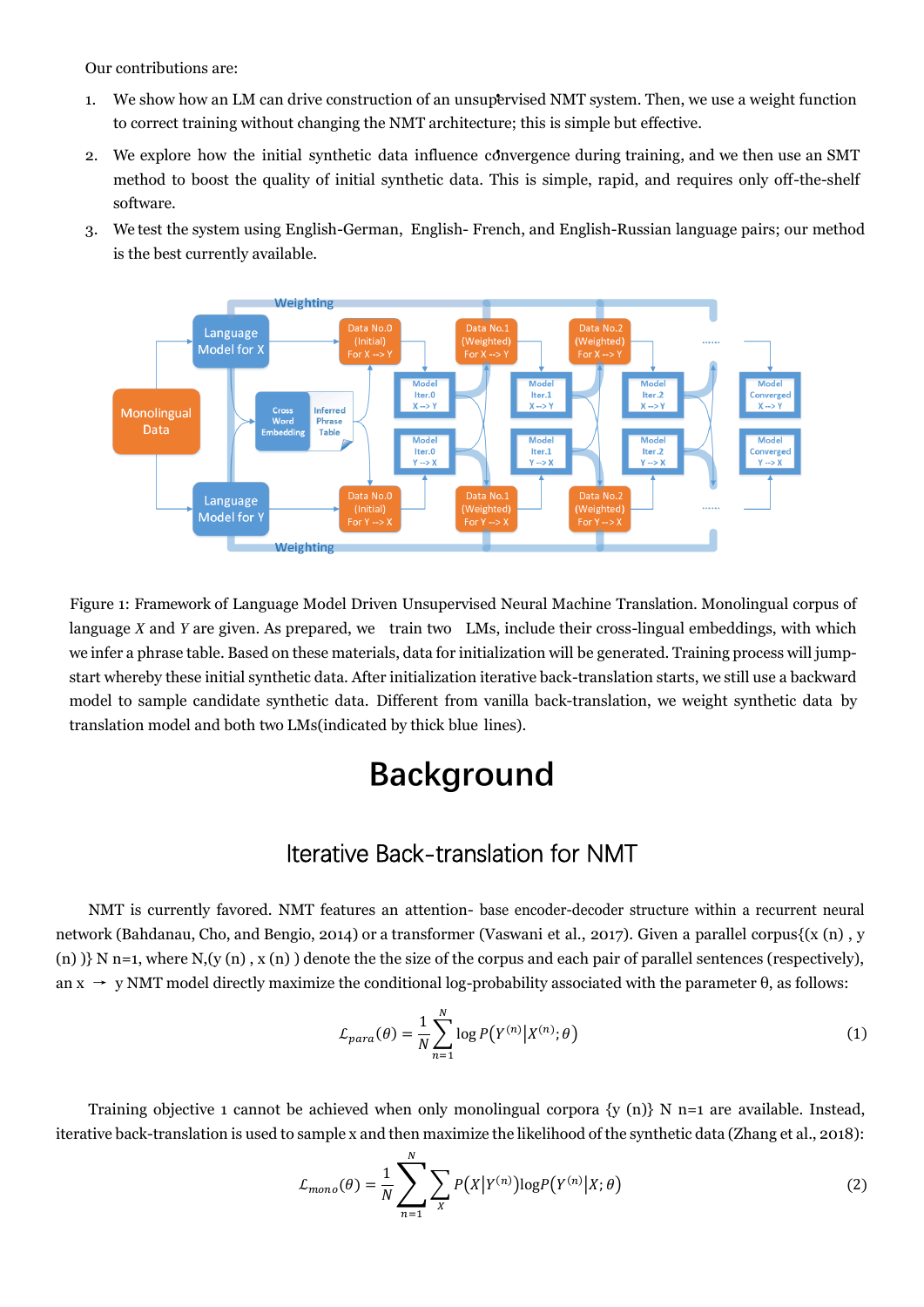Such iterative back-translation uses a backward model P(x|y; θback) to estimate the real posterior distribution  $P(x|y(n))$ ; however, noise is introduced.

#### Cross-lingual Word Embedding

A word embedding is a continuous representation of words. Cross-lingual word embeddings share vector spaces across multiple languages, and are usually trained by deriving a rotation matrix M that maps source embedding onto target embedding (Conneau et al., 2017). Thus, the distances between cross-language embeddings can be calculated; these reveal candidate word-level translations. The translation probability from word xi to yj is:

$$
P(y_i|x_i) = \frac{\exp \lambda \cos \langle e_{x_i}, e_{y_j} \rangle}{\sum_{y} \exp \lambda \cos \langle e_{x_i}, e_y \rangle}
$$
(3)

where ew is the cross-lingual embedding of word w, and  $\lambda$  is a hyper-parameter controlling the peakiness of the distribution. We use the training/inferential methods of Artetxe, Labaka, and Agirre (2018).

## **Framework**

#### **Overview**

Figure 1 illustrates the training flow, corresponding algorithm 1. For Language X and Y , we first train two LMs using large amounts of monolingual data. We then train the cross-lingual word embeddings and develop a phrase table. Next, we generate initial synthetic data using Eqs.17 and 18 and use the data to initialize the NMT system. We then commence iterative joint training; at each step, we weight the synthetic data for both LMs as indicated by Eq. 14.

> **Algorithm 1:** LM Driven US-NMT **Input:** Monolingual Corpus *M<sup>x</sup>* for language X; Monolingual Corpus *M<sup>y</sup>* for language Y. **Output:** −→  $\theta$ , parameters of  $\mathbf{x} \rightarrow \mathbf{y}$  NMT system; ←−  $\theta$ , parameters of  $y \rightarrow x$  NMT system. Train *LMx*, *LMy*, Word Embedding E*x*, E*<sup>y</sup>* on *Mx*, *My*; Train Cross-lingual Embeddings E*cross* on E*x*, E*y*; Infer Phrase Table T on E*cross*; Epoch:=0; Randomly initialize −→ *θ* , ←− *θ* ; **while** *Not converge* **do** Randomly select sub dataset  $D_y$ ,  $D_x$  from  $M_y$ ,  $M_x$ ; **if**  $E$ *poch* = 0 **then** Generate pseudo sentences  $F_x$ ,  $F_y$  by  $LM_x$ ,  $LM_y$ , T on  $D_y$ ,  $D_x$ ; **else** Generate pseudo sentences  $F_x$ ,  $F_y$  by ←− *θ* , −→  $\theta$  on  $D_y, D_x$ ; Weight  $(F_x, D_y)$ ,  $(F_y, D_x)$  by Eq.15; **end** −→ ←−

Train *θ* ,  $\theta$  on synthetic data  $(F_x, D_y), (F_y, D_x); Epoch = Epoch + 1;$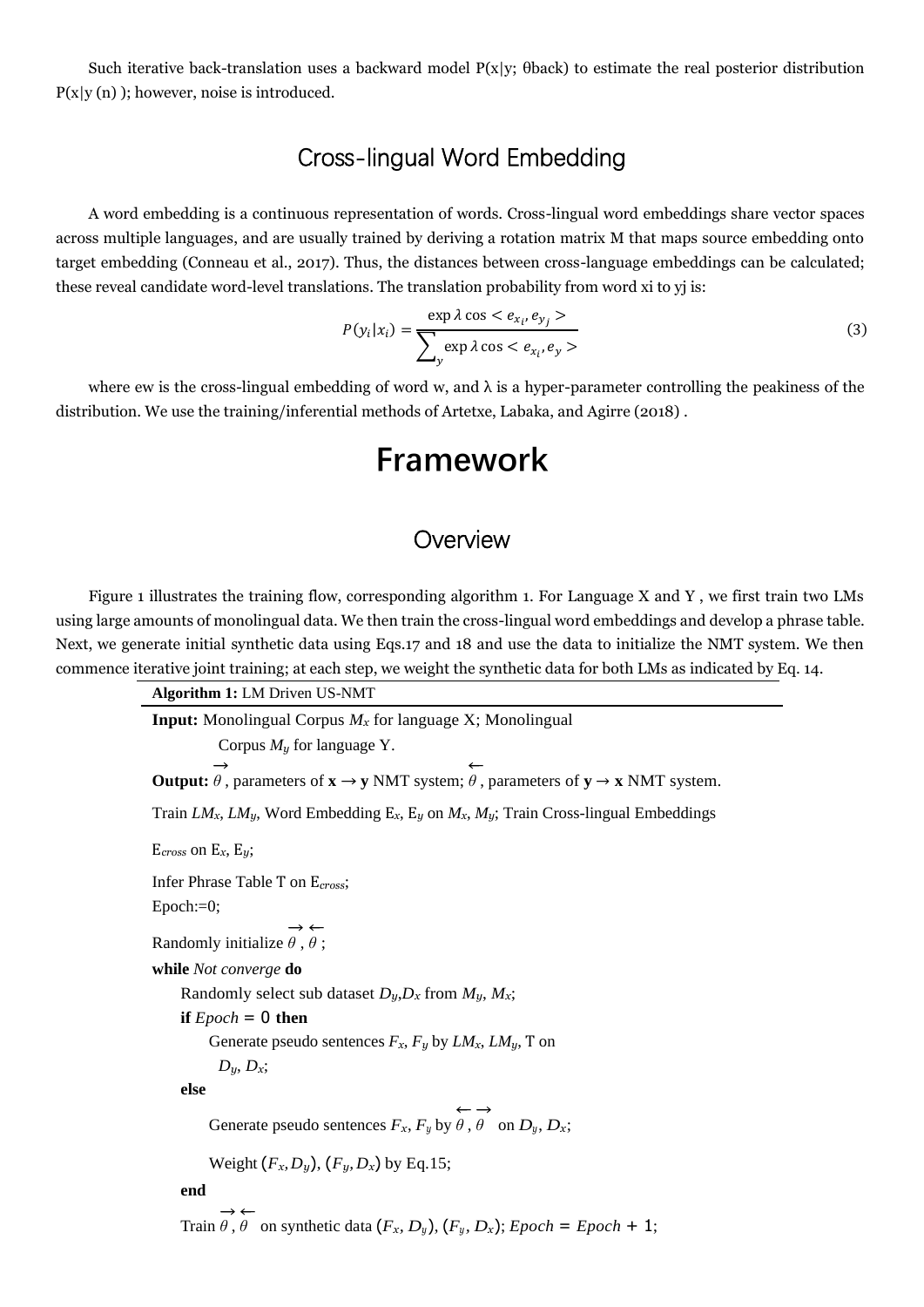#### Training objective

In a typical machine-translation problem, given a source sentence  $x \in X$ , the goal is to find a high-scoring target sentence  $y \in Y$ ; X, Y stand for the source space and target space. The score of each  $(x, y)$  pair is modeled by the probability that both sentences x and y will occur, denoted as  $P(x = x, y = y)$  (Lopez, 2008). If a perfect  $x \rightarrow y$  translation system is available,  $P(x = x, y = y) = P(y = y|x = x)P(x = x)$ .

Thus, we seek  $\hat{f}$ ; this is the optimal parameter for an  $x \rightarrow y$  NMT system that estimates P(y|x) when:

$$
P(X,Y; \hat{\theta}) = P(X,Y) \tag{4}
$$

Where P(x, y;  $\hat{\theta}$ ) stands for the joint probability calculated by an NMT system using the parameter  $\hat{\theta}$ . If only monolingual data are available in Y,  $\hat{\theta}$  is difficult to calculate using only 4. Hence, we impose a necessary condition:

$$
P\left(\mathbf{x}, \mathbf{y}; \hat{\theta}\right) = P(\mathbf{x}, \mathbf{y}) \rightarrow \sum_{\mathcal{X}} P\left(\mathbf{x}, \mathbf{y}; \hat{\theta}\right) = \sum_{\mathcal{X}} P(\mathbf{x}, \mathbf{y}) \leftrightarrow P\left(\mathbf{y}; \hat{\theta}\right) = P(\mathbf{y})
$$
(5)

This means that the marginal distribution expressed by ˆθ should be real when x is deemed as hidden variable. This is a compromise made to effectively train an unsupervised NMT system. As large amounts of monolingual data are available, it is possible to construct an LM that accurately estimates the real marginal distribution P(y). Thus, for the untutored θ values of an  $x \rightarrow y$  NMT system, we deliberately narrow the gap between P(y) and P(y; θ):

$$
\mathcal{L}^*(\theta) = -KL[P(Y)||P(Y;\theta)]
$$
 (6)

where  $KL[P(y)|P(y;\theta)]$  is the Kullback–Leibler divergence between two distributions. Discarding irrelevant terms, the loss-maximizing 6 becomes:

$$
\arg \max_{\theta} \mathcal{L}^{*}(\theta)
$$
\n
$$
= \arg \max_{\theta} \sum_{y} P(\mathbf{y}) \log P(\mathbf{y}; \theta)
$$
\n
$$
= \arg \max_{\theta} \sum_{y} P(\mathbf{y}) \log \sum_{x} P(\mathbf{y} | \mathbf{x}; \theta) P(\mathbf{x})
$$
\n(7)

Note that Eq. 7 includes the unobserved data x and the logarithm of summation, which is difficult to calculate. Thus, we use the EM algorithm to train  $\theta$  in an iterative manner. Consider the loss between iteration  $i + 1$  and i.

$$
= \sum_{y} \sum_{p(y) \log \sum_{x} P(y | \mathbf{x}; \theta^{i+1}) P(\mathbf{x})} \frac{\sum_{y} \sum_{y} P(y | \mathbf{x}; \theta^{i+1}) P(\mathbf{x})}{P(y; \theta^{i})}
$$
\n
$$
\geq \sum_{y} P(y) \sum_{x} P(\mathbf{x} | \mathbf{y}; \theta^{i}) \log \frac{P(y | \mathbf{x}; \theta^{i+1}) P(\mathbf{x})}{P(\mathbf{x} | \mathbf{y}; \theta^{i}) P(\mathbf{y}; \theta^{i})}
$$
\n(8)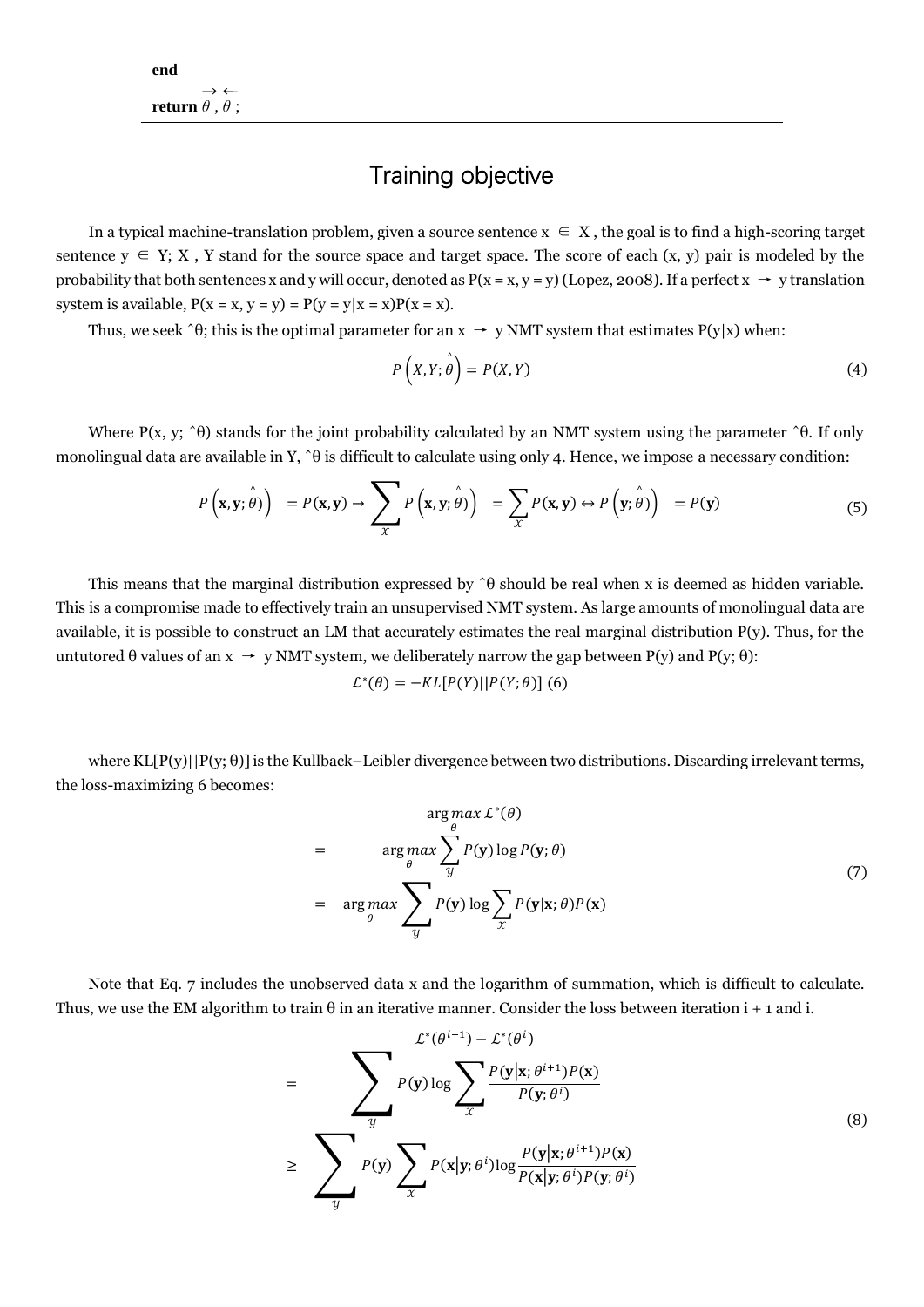Above, we apply Jensen's inequality when a y value is certain. The equality sign is valid when  $\theta$  i+1 equals  $\theta$  i . We define the evidence lower bound (ELBO) Hoffman et al. (2013) as:

$$
ELBO(\theta, \theta^i) = \sum_{y} P(y) \sum_{x} P(x|y; \theta^i) \log \frac{P(y|x; \theta)P(x)}{P(x|y; \theta^i)}
$$
(9)

It is easy to show that L  $*(\theta) \geq ELBO(\theta, \theta)$  and L  $*(\theta)$  = ELBO( $\theta$  i,  $\theta$ i). Thus, for an  $\theta$  i+1 value satisfying ELBO( $\theta$  i+1,  $\theta$ i)  $\geq$  ELBO( $\theta$  i,  $\theta$ i), we confirm:

$$
\mathcal{L}^*(\theta^{i+1}) \ge ELBO(\theta^{i+1}, \theta^i) \ge ELBO(\theta^i, \theta^i) = \mathcal{L}^*(\theta^i).
$$
\n(10)

Hence, we choose to maximize the ELBO of  $\theta$  i+1; this is the M-step of the EM algorithm:

$$
\theta^{i+1} = \underset{\theta}{\arg\max} ELBO(\theta, \theta^i) \tag{11}
$$

We must calculate the following loss (this is the E-step of the EM algorithm):

$$
\mathcal{L}(\theta, \theta^i) = \sum_{y} P(y) \sum_{x} P(x|y; \theta^i) \log P(y|x; \theta)
$$
  
=  $\mathbb{E}_{y \sim P(y)} \left[ \mathbb{E}_{x \sim P(x|y; \theta^i)} \log P(y|x; \theta) \right]$  (12)

A solution of Eq. 12 requires two sampling processes that generate training data for  $P(y|x; \theta)$ ; this approach approximates the integral over the X and Y space. First, we randomly sample monolingual target sentences. The second sampling can proceed in two ways:

1) Use of the Bayes rules:

$$
\mathbf{x}_{best} = \underset{\mathbf{x}}{\arg \max} P(\mathbf{x}|\mathbf{y}; \theta^i) \n= \underset{\mathbf{x}}{\arg \max} P(\mathbf{y}|\mathbf{x}; \theta^i) P(\mathbf{x})
$$
\n(13)

If a strong LM for language x is available, it is poss ible to sample natural sentences. However, it is necessary to use an encoder to choose all words of x because x serves as a condition. The initial state of the decoder is changed by each candidate word in x. The computational load is very high; it is impossible to perform the beam search of a typical neural encoder-decoder.

2) Alternatively, vanilla back-translation uses  $P(x|y; \theta i)$  back) directly, thus, not  $P(x|y; \theta i)$ , to minimize the computational load; θ i back is a parameter of the backward model.This method slightly compromises mathematical soundness, and may generate noise Poncelas et al. (2018).

#### Weighting of synthetic data

Given the high computational demand, and the noise issue, we combined the two methods mentioned above when engaging in the second sampling process. We heuristically leveraged the back-translation weights. Given the derived loss (Eq. 12), for each target sentence y, we tested all source sentences x, and assign them weights:

$$
W(\mathbf{x}, \mathbf{y}; \theta^i) = P(\mathbf{y})P(\mathbf{x}|\mathbf{y}; \theta^i)
$$
  
= 
$$
\frac{P(\mathbf{y})}{P(\mathbf{y}; \theta^i)}P(\mathbf{x})P(\mathbf{y}|\mathbf{x}; \theta^i)
$$
 (14)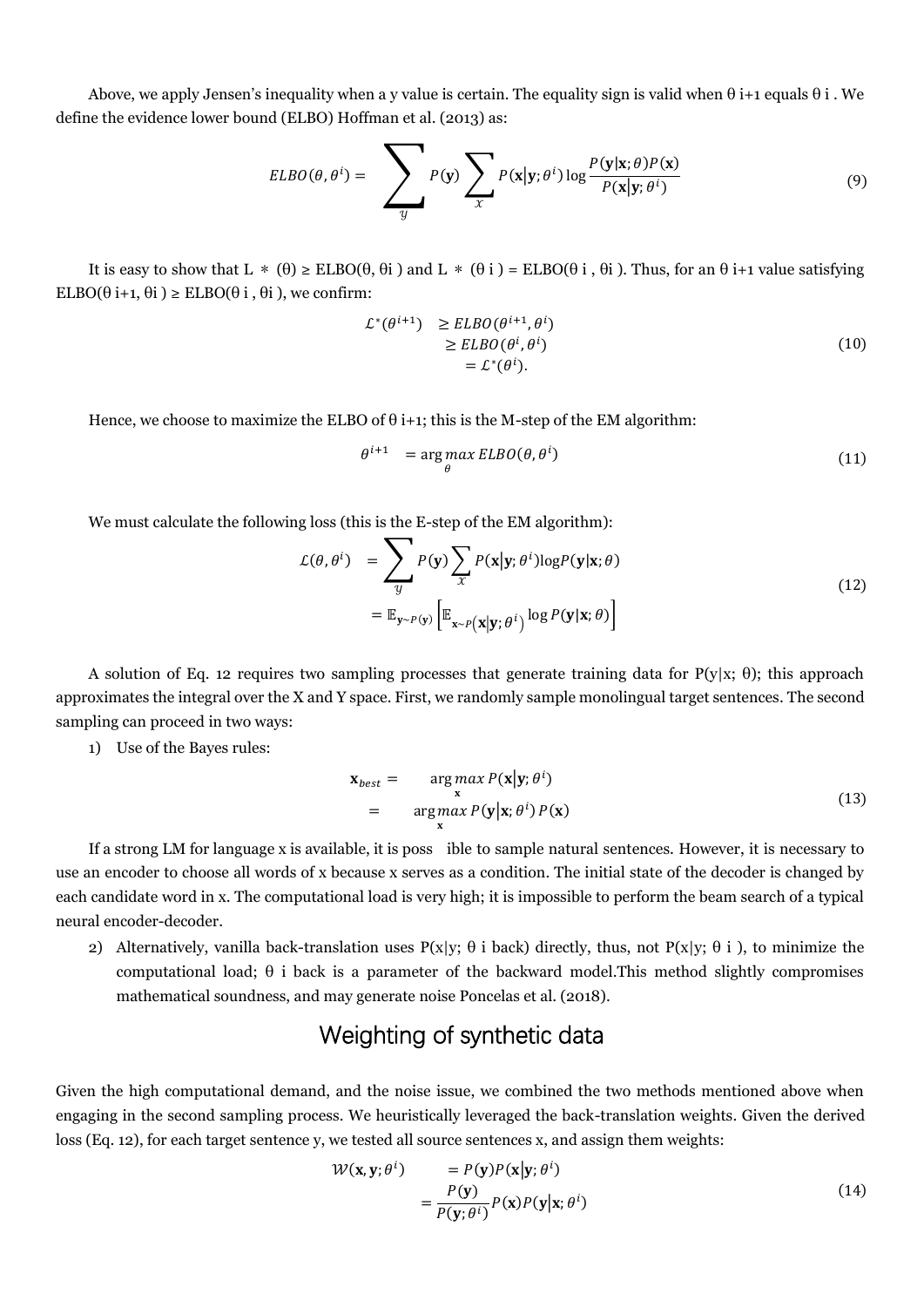Intuitively, strong LMs fine-tune the weights of synthetic data in two ways. For a target sentence y, if the current P(y; θ i ) is an overestimate of the probability, P(y)/P(y; θ i ) will be less than 1, and the weight of a sentence pair containing y will be reduced. If  $P(y; \theta i)$  is an underestimate of the probability, the weight will increase. Therefore, the modeled estimation inaccuracy of a target sentence y will be corrected. On the other hand, for a pseudo-source sentence  $x, P(x)$  is reliable when sampling, reducing the effects of unnatural sentences.

Thus, we applied weighting; we relaxed the synthetic data generated by back-translation. We proceeded as follows:

1) Treating the decoder as an LM, we used  $P(y; \theta i \text{ dec})$  to estimate  $P(y; \theta i)$ .  $\theta i$  dec a decoder parameter. Thus, we chose a dummy as the source sentence; this avoids the need to calculate  $P(y; \theta i) = P x P(y|x; \theta i) P(x)$ . We followed (Ramachandran, Liu, and Le, 2016).

2) we normalize the logarithmic weight using the zeromean approach and then employed a sigmoid function to obtain the final weights:

$$
\mathcal{W}^*(\mathbf{x}, \mathbf{y}; \theta^i) = \text{sigmoid}\left(\text{ZM}(\log \mathcal{W}(\mathbf{x}, \mathbf{y}; \theta^i))\right) \tag{15}
$$

where ZM indicates zero-mean normalization. Sentence probability values are always separated by exponential gaps; training is dominated by a few highly weighted sentences. Normalization of logarithmic weights reduces the dominance of sentences with absolutely higher probabilities; the sigmoid function restricts the weights to within an appropriate interval (0, 1).



#### Better Initial Posterior Inference

Figure 2: Illustration of the result when set goal as Eq. 5. Left denote the real distribution. Right is a possible training result, whose marginal distribution is equivalent to real, however posterior distribution does not converge to real due to the unobservability of real posterior distribution (indicated by shadow area). Fortunately, thanks to accuracy at marginal distribution, the result has been subjected to the solution space of a group of linear equations.

As Eq. 5 indicates,  $P(y; \theta) = P(y)$  is only one necessary condition for attainment of fundamental goal Eq. 4. This simply constrains  $\theta$  to a smaller space;  $\theta$  satisfies:

$$
W_{\theta}P_{\mathbf{x}} = P_{\mathbf{y}} \tag{16}
$$

Where W $\theta$  is a  $|Y| \times |X|$  matrix defined by  $\theta$ , denotes each  $P(y|x; \theta)$ . Px, Py is the probability vector of each language.  $\hat{\theta}$ , the optimal parameters for an  $x \to y$  NMT system, also satisfies Eq. 16. There is no guarantee that training of P(y|x; θ f inal) will converge to real distribution. Depending on θ 0 , the initial parameters, P(y|x; θ f inal) may converge relatively poorly (Figure 2). As the algorithm is sensitive to the initial value, it is important to carefully choose the initial parameters.

As Koehn and Knowles (2017) showed, SMT performs better than NMT in resource-poor environments. Thus, we used a temporary SMT to generate the initial synthetic data. Employing the "Noisy Channel" approach (Shannon, 1948),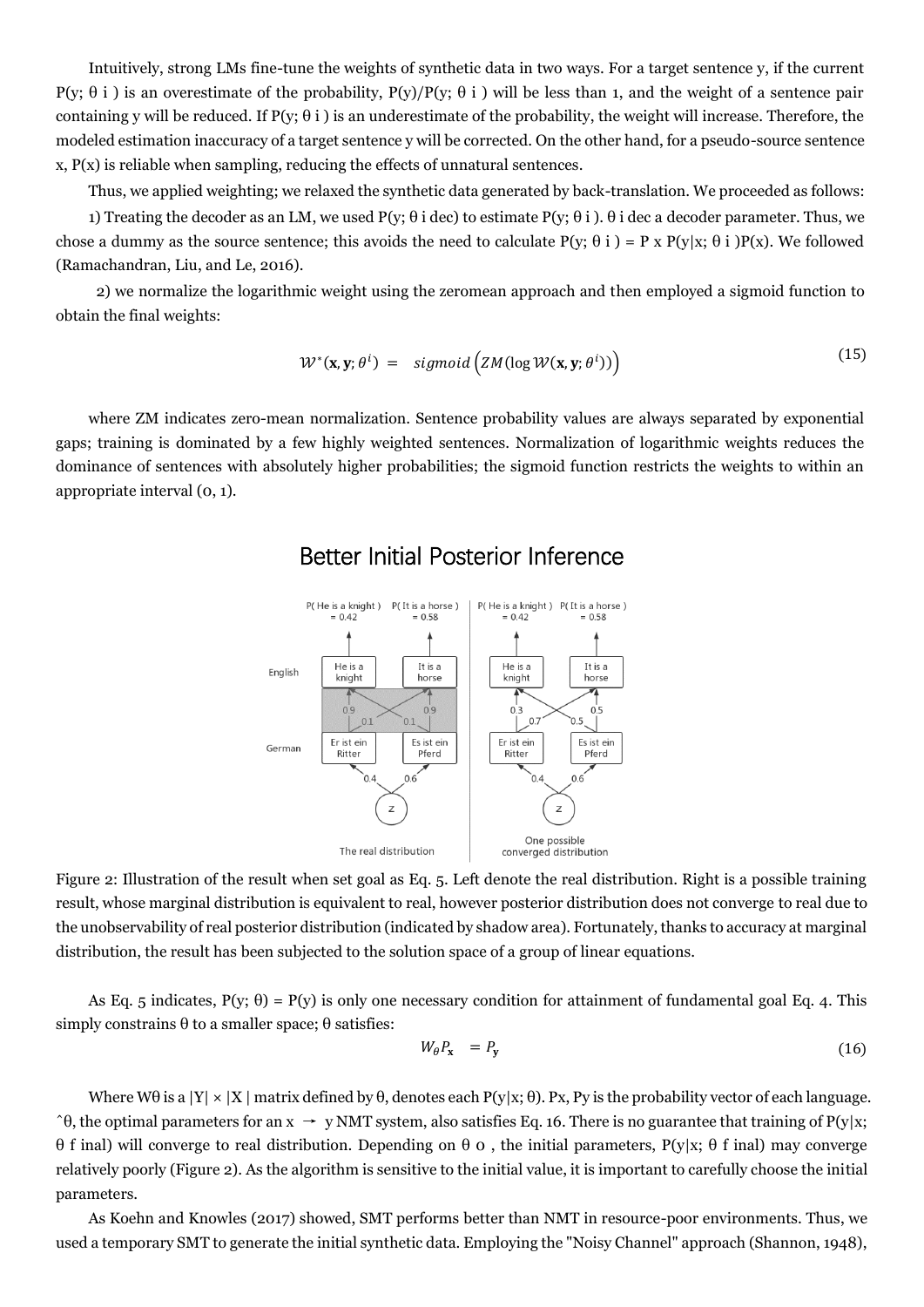we used a well-trained LM and cross-lingual embedding to correct the word order and word-level translation; this is reminiscent of an unsupervised phrase-based SMT (PBSMT) (Lample et al., 2018).

Formally, we applied the Bayes rule:

$$
\mathbf{x}_{best} = \underset{\mathbf{x}}{\arg \max} P(\mathbf{x}|\mathbf{y}; \theta^0) \n= \underset{\mathbf{x}}{\arg \max} P(\mathbf{y}|\mathbf{x}; \theta^0) P(\mathbf{x})
$$
\n(17)

Next, we employed a PBSMT(Zens, Och, and Ney, 2002) and Eq. 3 to decompose  $P(y|x; \theta \ o)$  into:

$$
P(\mathbf{y}|\mathbf{x};\theta^0) = \prod_{i=1}^n \phi(y_i|x_i)
$$

$$
= \prod_{i=0}^n \underbrace{\exp \lambda \cos \langle e_{x_i}, e_{y_i} \rangle}_{\sum_{i=0}^n \exp \lambda \cos \langle e_{x_i}, e_{y_i} \rangle} \tag{18}
$$

in which y is segmented into a sequence of unrelated phrases y1, y2, ..., yn via inferred phrase table. We assumed that the probability distribution was uniform over all possible segmentations. Next,  $P(y|x; \theta \rho)$  was decomposed into a series of phrase translation probabilities  $\varphi$ (yi |xi) calculated using Eq. 3.

When applying the Bayes rule, the model may be perceived as log-linear in nature (Och and Ney, 2002), associated with certain artificial features such as grammatical rewards, unknown word and length penalties, and distortion scores. These complicate the issue. We added only an unknown word penalty and a distortion Koehn, Och, and Marcu (2003).

# **Experiment**

### **Settings**

We evaluated our method using three language pairs: English-French, English-German, and English-Russian. We used the BLEU score (Papineni et al., 2002) to assess translation quality.

**Dataset** All available sentences in the four languages available in NewsCrawl (a monolingual dataset of WMT) were used; these served as the baselines. We employed all available monolingual data when training the LMs. We randomly chose four monolingual source sentences per iteration for each language to generate synthetic data. The validation datasets were those of newstest2014(enfr) and newstest2016(en-de, en-ru); both include 3, 000 sentence pairs.

**Details** All data were tokenized and true-cased using Moses (Koehn et al., 2007) and segmented into subword symbols with the aid of Byte-Pair Encoding (BPE) (Sennrich, Haddow, and Birch, 2016); the shared vocabulary size was 60, 000. We use a kenLM (Heafield, 2011) and Fast-Text software Bojanowski et al. (2017) to generate word embeddings of dimension 512. Following Lample et al. (2018), we set  $\lambda$  of Eq. 18 to 30, and employed Vecmap[https://github.com/artetxem/vecmap] to perform cross-lingual embedding. When inferring initial data using the PBSMT, we implemented the Moses unknown word penalty and distortion score defaults. We did not further tune the PBSMT. For each language pair, we trained two independent NMT models (one in either translation direction) employing[https://github.com/tensorflow/tensor2tensor] , and we utilized beam searching (beam size 4) to generate subsequent synthetic data; testing featured a beam size of 16.

**Baseline** We compare our method to 7 baselines. The first baseline is supervised, train featured 0.6 million parallel sentences. The second baseline employs a twolanguage shared encoder based on a DAE (Artetxe et al., 2017). The third baseline features an additional adversarial training method(Lample et al., 2017). The fourth baseline introduces a weight- sharing mechanism to enhance performance (Yang et al., 2018).

The final baselines (5 to 7) are the strongest (Lample et al., 2018). Baseline 5 uses a DAE to substitute for and re-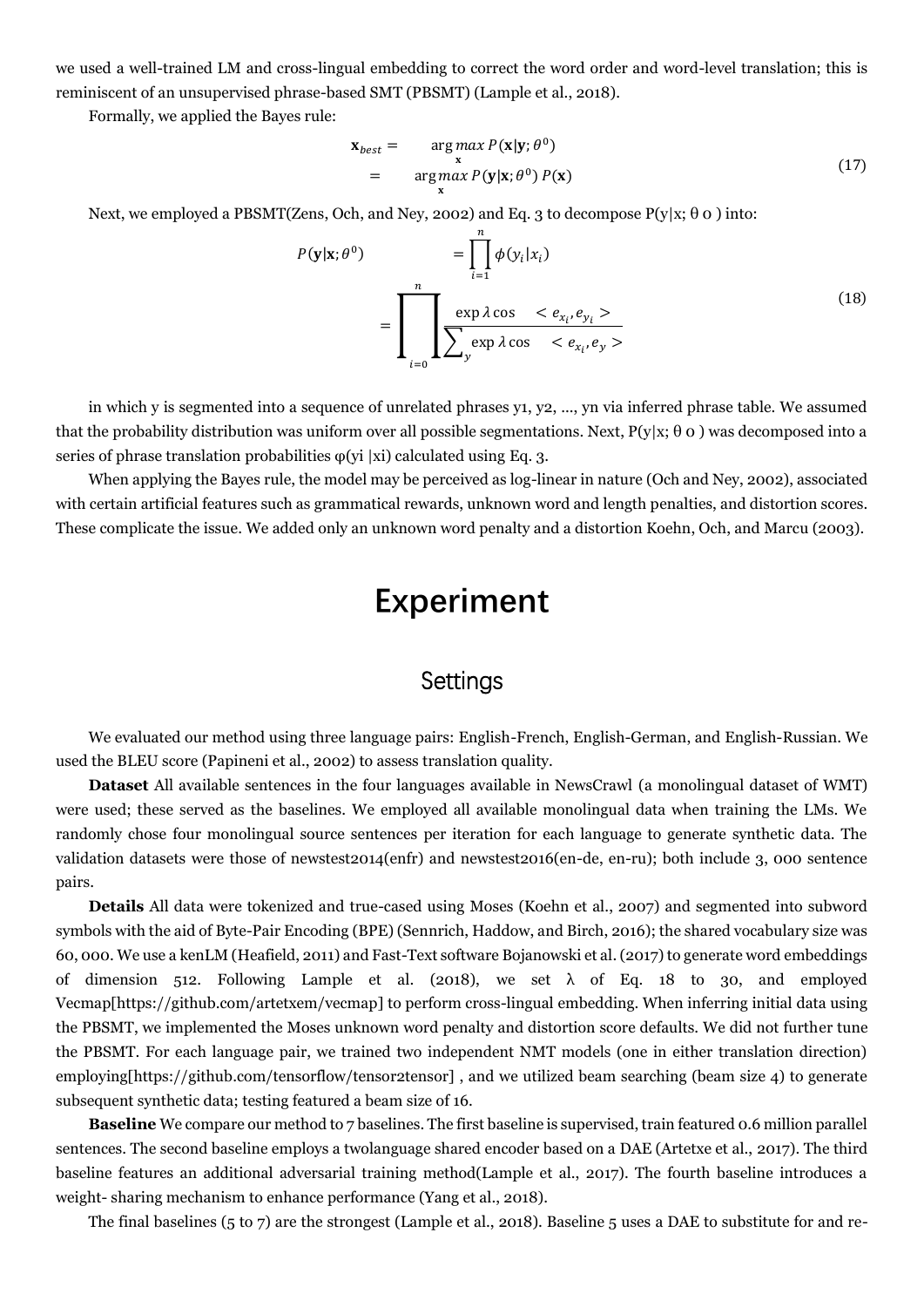order synthetic data. Baseline 6 trains an unsupervised PBSMT system. Baseline 7 uses synthetic data generated by a PBSMT to tune the NMT further. Unlike our method, baseline 7 first fully trains an unsupervised PBSMT system, and then tunes an NMT system. We used the data generated by the initial PBSMT as initialization inputs.

#### **Results**

Table 1 shows that our method allows our unsupervised NMT model to converge at higher BLEU scores (compared to those of prior baselines) in almost all of the six directions; performance is comparable to that of a supervised NMT model using 0.6 million parallel sentences. We performed several iterations; the detailed BLEU results are shown in Figure3. Further iterations afforded no additional improvements in BLEU scores. Some examples are shown in Table 3.

On the English-French task, the initial performance was better than those of the other two tasks, but subsequent training of the NMT model was not associated with immediate attainment of the strongest baseline. English and French constitute a strongly related language pair; it is simple to construct a strong phrase table. Thus, an SMT model performed better than an NMT model given an English-French task (Lample et al., 2018). As shown by the fifth baseline, our method renders an NMT model comparable to an SMT model in terms of an English-French task.

On the English-German and English-Russian tasks, our model significantly outperformed the previous best models by about 3 BLEU; thus, we define a new stateof-the-art standard. By appropriately weighting the synthetic data, and optimizing initialization, an NMT system can be guided in the correct direction.

Notably, the BLEUs of systems that focused on English always increased to the interval, suggesting that training advances in a manner whereby forward model enhancement relies on the performance of the backward model.

<span id="page-7-0"></span>

| Method                           | tr-en | en-fr | de-en | en-de | ru-en                        | en-ru |
|----------------------------------|-------|-------|-------|-------|------------------------------|-------|
| Supervised (o. 6 million)        | 28.87 | 29.45 | 28.24 | 23.35 |                              |       |
| (Artetxe et al., 2017)           | 15.56 | 15.13 | 10.21 | 6.89  | $\qquad \qquad \blacksquare$ |       |
| (Lample et al., 2017)            | 14.31 | 15.05 | 13.33 | 9.64  |                              |       |
| (Yang et al., 2018)              | 15.58 | 16.97 | 14.62 | 10.86 |                              |       |
| (Lample et al., 2018), NMT       | 24.18 | 25.14 | 21.00 | 17.16 | 9.09                         | 7.98  |
| (Lample et al., 2018), PBSMT     | 27.16 | 28.11 | 22.68 | 17.77 | 16.62                        | 13.37 |
| (Lample et al., 2018), PBSMT+NMT | 27.68 | 27.60 | 25.19 | 20.23 | 16.62                        | 13.76 |
| Our method                       | 27.49 | 28.22 | 28.92 | 23.61 | 19.57                        | 16.14 |

Table 1: Comparison with previous work. Beam size is set to 16.



(a) English-French. (b) English-German. (c) English-Russian.

Figure 3: Bleu scores each iterations. Beam size is set to 16. Baselines are each strongest baseline of each translation task in ta[ble1](#page-7-0)

## Ablation Study

| Model             | de-en | en-de                 |
|-------------------|-------|-----------------------|
| Full model        | 28.87 |                       |
| Without weighting | 26.09 | $\frac{23.61}{19.83}$ |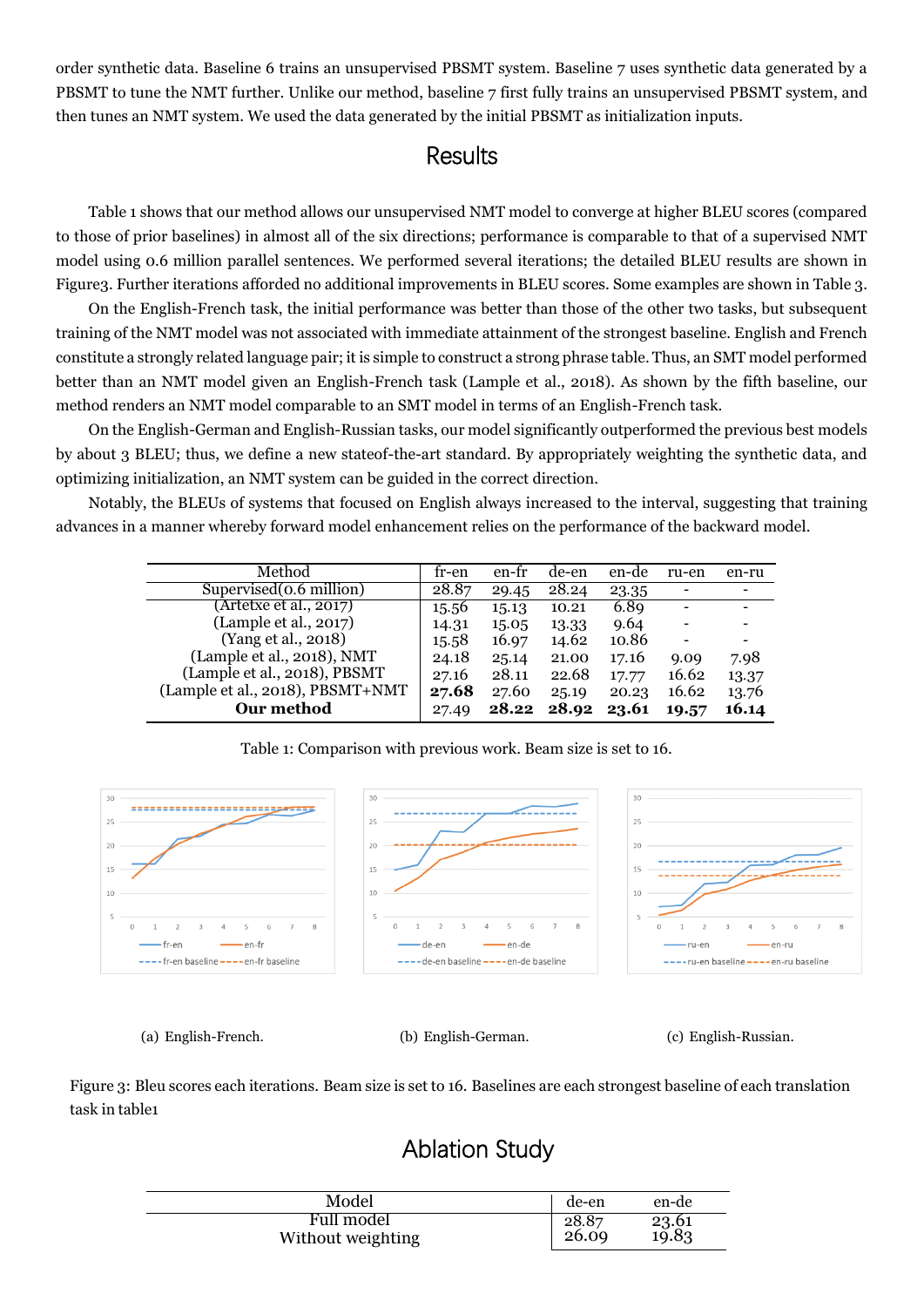| word-by-word initialization | $17.19$ | 14.62 |
|-----------------------------|---------|-------|
|-----------------------------|---------|-------|

Table 2: Ablation study on English-German task.

We tested: 1) removal of weighting; and 2) word-byword initialization (Table 2). When the weightings of synthetic data were removed, the scores were similar to those of the seventh baseline, perhaps because an auxiliary SMT system was in play. We found that use of an SMT system to generate the initial synthetic data was equivalent to employment of a fully trained SMT system to fine-tune the NMT. The third line of Table 2 stresses the need for appropriate initialization.

#### Case Study

| Source            | er argumentiert, dass er zunehmend von kommerziellen Rivalen nicht zu unterscheiden ist. |
|-------------------|------------------------------------------------------------------------------------------|
| Ref               | he argues that he is increasingly indistinguishable from commercial rivals.              |
| <b>Initial</b>    | he argued that he increasingly by commercial rivals not to distinguish is . "            |
| Iter <sub>1</sub> | he also argues that he is increasingly of commercial rivals not to differentiate.        |
| Iter <sub>4</sub> | he argues that he is increasingly not going to distinguish from commercial rivals.       |
| Iter <sub>7</sub> | he also argued that he is increasingly unable to distinguish from any commercial rival.  |
|                   |                                                                                          |

|                   | Source   " des stratégies pédagogiques différentes, c'est ça le véritable besoin ", résume-t-elle. |
|-------------------|----------------------------------------------------------------------------------------------------|
| Ref               | " the real need is for different educational strategies, " she summarises.                         |
| Initial           | the educational strategies, it is the ultimate "it needs," and various                             |
| Iter 1            | " the educational strategies, different ones, it 's something the ultimate need."                  |
| Iter 4            | " from different teaching strategies, this is really the ultimate need, " he writes.               |
| Iter <sub>7</sub> | " different teaching strategies is just the ultimate need, " she say.                              |

|  |  | Table 3: Selected test cases. |
|--|--|-------------------------------|
|--|--|-------------------------------|

| <b>Synthetic Source</b>                            | <b>Monolingual Target</b>                             | Weight |
|----------------------------------------------------|-------------------------------------------------------|--------|
| but she didn't pick the <b>small</b> computers.    | mitnehmen durfte sie den kleinen Rechner aber         | 0.723  |
|                                                    | nicht.                                                |        |
| but she didn't pick the <b>low</b> computers.      | mitnehmen durfte sie den kleinen Rechner aber         | 0.688  |
|                                                    | nicht.                                                |        |
| families with children are also in hotels with the | Familien mit Kindern sind dagegen in Hotels mit 0.549 |        |
| disclaimer comfort hotel the exception.            | dem Zusatz Wohlfühlhotel die Ausnahme.                |        |

Table 4: Selected training cases and their weight in English-German direction, iteration 4. In second case, word <small> is manually replaced with <low> .

To understand more fully how the score function (Eq. 15) corrects training of the NMT model, we illustrate three cases in Table 4. We manually replaced "small" by "low" in the first case; this is inappropriate, and the weight declines on LM scanning using the current NMT model. Moreover, given various synthetic sentence pairs, the model will find the more helpful cases and increase their weights, as may be seen by comparing the first and third cases. Generally, the model will prioritize frequently occurring sentences (such as short sentences); these are usually easier to translate. More complex and less common sentences will receive lower weights.

# **Related Work**

NMTs that must operate in extremely resource-poor conditions are of great interest. Given the limited supervision, several efforts have been made to boost NMT systems using monolingual data, principally by leveraging bilingual lexica (Klementiev et al., 2012), by employing language models (Ramachandran, Liu, and Le, 2016; He et al., 2016; Gulcehre et al., 2015), and by exploiting iterative back-translation (Sennrich, Haddow, and Birch, 2015; Zhang et al., 2018; Hoang et al., 2018).

Following the pioneering work of Ravi and Knight (2011), some authors have attempted to create unsupervised NMTs (Artetxe et al., 2017; Yang et al., 2018; Lample et al., 2017, 2018). In such works, source sentences are viewed as internal information and are mapped into a latent space that is not relevant to the language per se; target sentences are generated via DAE (Vincent et al., 2008). Back-translation was employed in almost all previous works. Lample et al.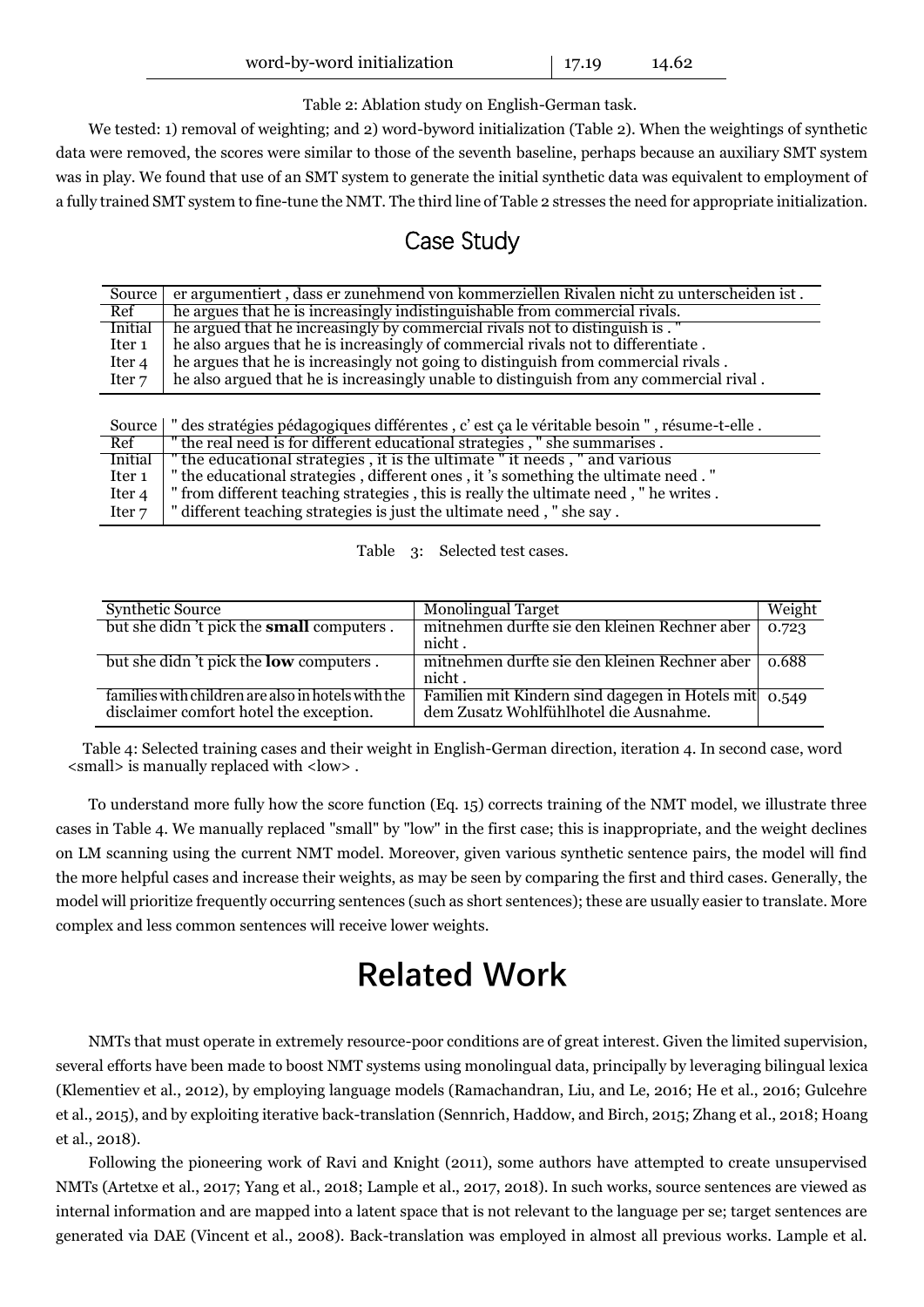(2018) further tuned an NMT model using data generated by a PBSMT; performance improved significantly.

Similar to our studies, some authors have sought to improve the initialization parameters of NMT models using weight-generated corpora during back-translation. Ramachandran, Liu, and Le (2016) initialized both the encoder and decoder as LMs. Encouraged by the success of bilingual lexicon induction (Fung and Yee, 1998; Conneau et al., 2017; Artetxe, Labaka, and Agirre, 2018), cross-lingual embedding is now widely used to initialize unsupervised models (Artetxe et al., 2017; Yang et al., 2018; Lample et al., 2017, 2018). Zhang et al. (2018) weighted synthetic data by translation probabilities computed with the aid of a backward model. He et al. (2016) viewed the LM scores as rewards of a reinforcement learning framework.

# **Conclusion**

We sought to improve the performance of unsupervised NMT models. We employed an LM and an inferred bilingual dictionary to construct a PBSMT system, and initialized the NMT model using the PBSMT-generated data. We then employed non-vanilla back-translation to formulate a weight function for synthetic data; this allowed the NMT model to perform better than before. We applied our method to analysis of three language pairs; we have established new state-of-the-art performance parameters for unsupervised machine translation

## **References**

- Artetxe, M.; Labaka, G.; Agirre, E.; and Cho, K. 2017. Unsupervised neural machine translation. *arXiv preprint arXiv:1710.11041*.
- Artetxe, M.; Labaka, G.; and Agirre, E. 2018. Gen- eralizing and improving bilingual word embedding mappings with a multi-stepframeworkoflineartrans- formations. In *Thirty-Second AAAI Conference on Artificial Intelligence*.
- <span id="page-9-1"></span>Bahdanau, D.; Cho, K.; and Bengio, Y. 2014. Neural machine translation by jointly learning to align and translate. *arXiv preprint arXiv:1409.0473*.
- Bojanowski, P.; Grave, E.; Joulin, A.; and Mikolov, T. 2017. Enriching word vectors with subword informa- tion. *Transactions of the Association for Computa- tional Linguistics* 5(1):135–146.
- <span id="page-9-0"></span>Cho, K.; Van Merriënboer, B.; Gulcehre, C.; Bahdanau, D.; Bougares, F.; Schwenk, H.; and Bengio, Y. 2014. Learning phrase representations using rnn encoder- decoder for statistical machine translation. *arXiv preprint arXiv:1406.1078*.
- Conneau, A.; Lample, G.; Ranzato, M.; Denoyer, L.; andJégou,H.2017.Wordtranslationwithoutparallel data. *arXiv preprint arXiv:1710.04087*.

Fung, P., and Yee, L. Y. 1998. An ir approach for translating new words from nonparallel, comparable texts. In *36th Annual Meeting of the Association for Computational Linguistics and 17th International Conference on Computational Linguistics, Volume 1*, volume 1.

- Gulcehre, C.; Firat, O.; Xu, K.; Cho, K.; Barrault, L.; Lin, H.-C.; Bougares, F.; Schwenk, H.; and Bengio, Y. 2015. On using monolingual corpora in neural machine translation. *arXiv preprint arXiv:1503.03535*.
- He, D.; Xia, Y.; Qin, T.; Wang, L.; Yu, N.; Liu, T.-Y.; and Ma, W.-Y. 2016. Dual learning for machine trans- lation. In *Advances in Neural Information Processing Systems*, 820–828.
- Heafield, K. 2011. Kenlm: Faster and smaller language model queries. In *In Proc. of the Sixth Workshop on Statistical Machine Translation*.
- <span id="page-9-2"></span>Hoang, V. C. D.; Koehn, P.; Haffari, G.; and Cohn, T. 2018. Iterative back-translation for neural machine translation. In *Proceedings of the 2nd Workshop on Neural Machine Translation and Generation*, 18–24. Melbourne, Australia: Association forComputational Linguistics.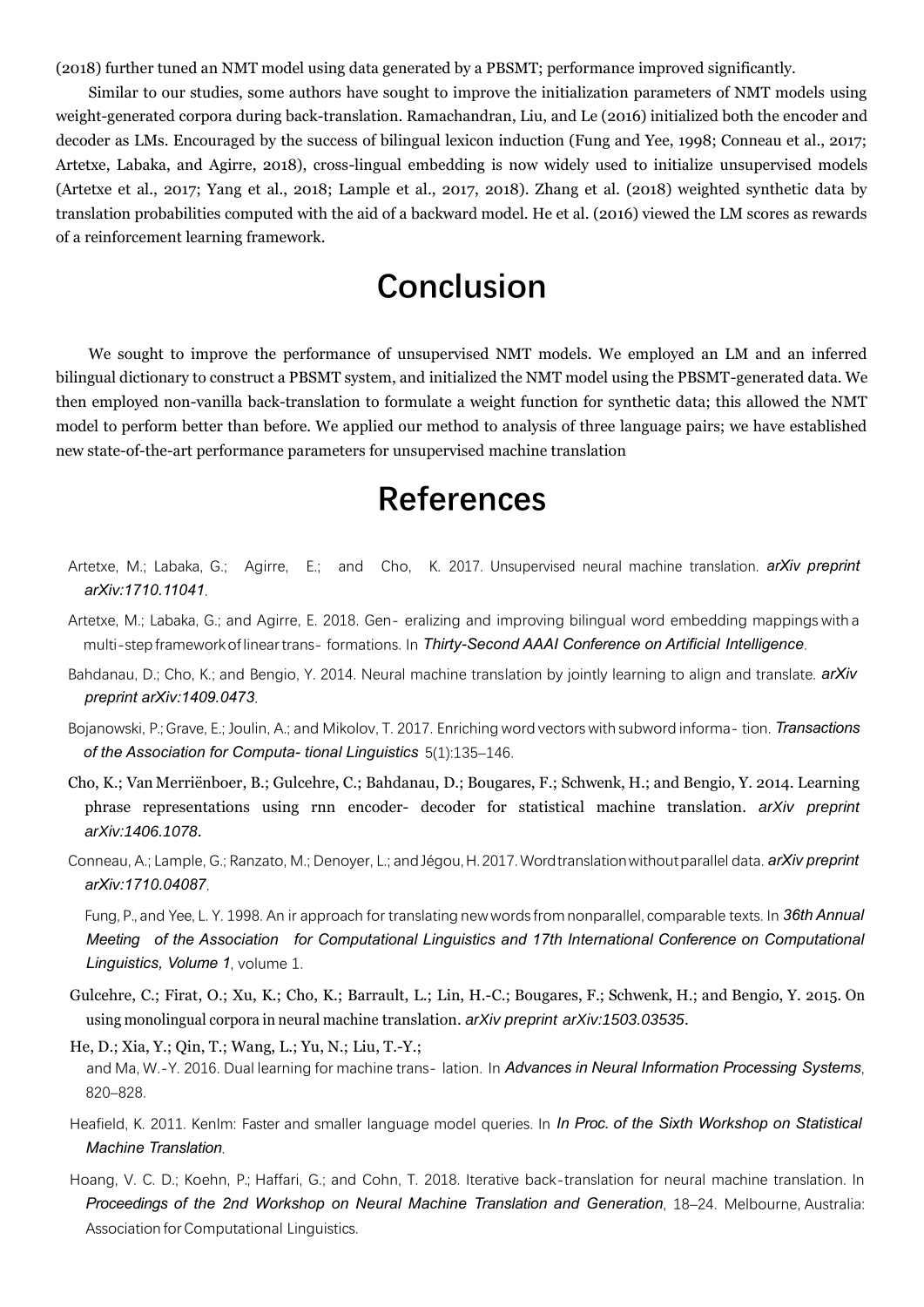- Hoffman, M. D.; Blei, D. M.; Wang, C.; and Paisley, J. 2013. Stochastic variational inference. *The Journal of Machine Learning Research* 14(1):1303–1347.
- Klementiev, A.; Irvine, A.; Callison-Burch, C.; and Yarowsky, D. 2012. Toward statistical machine trans- lation without parallel corpora. In *Proceedings of the 13th Conference of the European Chapter of the Association for Computational Linguistics*, 130–140. Association for Computational Linguistics.
- <span id="page-10-2"></span>Koehn, P., and Knowles, R. 2017. Six challenges for neural machine translation. *arXiv preprint arXiv:1706.03872*.
- Koehn, P.; Hoang, H.; Birch, A.; Callison-Burch, C.; Federico, M.; Bertoldi, N.; Cowan, B.; Shen, W.; Moran, C.; Zens, R.; et al. 2007. Moses: Open source toolkit for statistical machine translation. In *Proceedings of the 45th annual meeting of the associ- ation for computational linguistics companion volume proceedings of the demo and poster sessions*, 177–180.
- Koehn, P.; Och, F. J.; and Marcu, D. 2003. Statistical phrase-based translation. In *Proceedings of the 2003 Conference of the North American Chapter of the Association for Computational Linguistics on Human Language Technology-Volume 1*, 48–54. Association for Computational Linguistics.
- <span id="page-10-4"></span>Lample, G.; Conneau, A.; Denoyer, L.; and Ran- zato, M. 2017. Unsupervised machine translation using monolingual corpora only. *arXiv preprint arXiv:1711.00043*.
- <span id="page-10-5"></span>Lample, G.; Ott, M.; Conneau, A.; Denoyer, L.; and Ranzato, M. 2018. Phrase-based & neural unsupervised machine translation. *arXiv preprint arXiv:1804.07755*.
- <span id="page-10-7"></span><span id="page-10-6"></span><span id="page-10-3"></span><span id="page-10-1"></span><span id="page-10-0"></span>Lopez, A. 2008. Statistical machine translation. *ACM Comput. Surv.* 40(3):8:1–8:49.
	- Och, F. J., and Ney, H. 2002. Discriminative training and maximum entropy models for statistical machine translation. In *Proceedings of the 40th annual meeting on association for computational linguistics*, 295–302. Association for Computational Linguistics.
	- Papineni, K.; Roukos, S.; Ward, T.; and Zhu, W.-J. 2002. Bleu: a method for automatic evaluation of machine translation. In *Proceedings of the 40th annual meeting on association for computational linguistics*, 311–318. Association for Computational Linguistics.
	- Poncelas, A.; Shterionov, D.; Way, A.; Wenniger, G. M.
	- d. B.; and Passban, P. 2018. Investigating backtrans- lation in neural machine translation. *arXiv preprint arXiv:1804.06189*.
	- Ramachandran, P.; Liu, P. J.; and Le, Q. V. 2016. Unsupervised pretraining for sequence to sequence learning. *arXiv preprint arXiv:1611.02683*.
	- Ravi, S., and Knight, K. 2011. Deciphering foreign language. In *Proceedings of the 49th Annual Meet- ing of the Association for Computational Linguistics: Human Language Technologies*, 12–21.
	- Sennrich, R.; Haddow, B.; and Birch, A. 2015. Improv- ing neural machine translation models with monolin- gual data. *arXiv preprint arXiv:1511.06709*.
	- Sennrich, R.; Haddow, B.; and Birch, A. 2016. Neu- ral machine translation of rare words with subword units. In *Proceedings of the 54th Annual Meeting of the Association for Computational Linguistics (Vol- ume 1: Long Papers)*, 1715–1725. Berlin, Germany: Association for Computational Linguistics.
	- Shannon, C. E. 1948. A mathematical theory of commu- nication. *Bell system technical journal* 27(3):379–423.
	- Sutskever, I.; Vinyals, O.; and Le, Q. V. 2014. Se- quence to sequence learning with neural networks. In *Advances in neural information processing systems*, 3104–3112.
	- Vaswani, A.; Shazeer, N.; Parmar, N.; Uszkoreit, J.; Jones, L.; Gomez, A. N.; Kaiser, Ł.; and Polosukhin,
		- I. 2017. Attention is all you need. In *Advances in Neural Information Processing Systems*, 5998–6008.
	- Vincent, P.; Larochelle, H.; Bengio, Y.; and Manzagol, P.-A.2008. Extractingandcomposingrobustfeatures with denoising autoencoders. In *Proceedings of the 25th international conference on Machine learning*, 1096–1103. ACM.
	- Yang, Z.; Chen, W.; Wang, F.; and Xu, B. 2018. Un- supervised neural machine translation with weight sharing. *CoRR* abs/1804.09057.